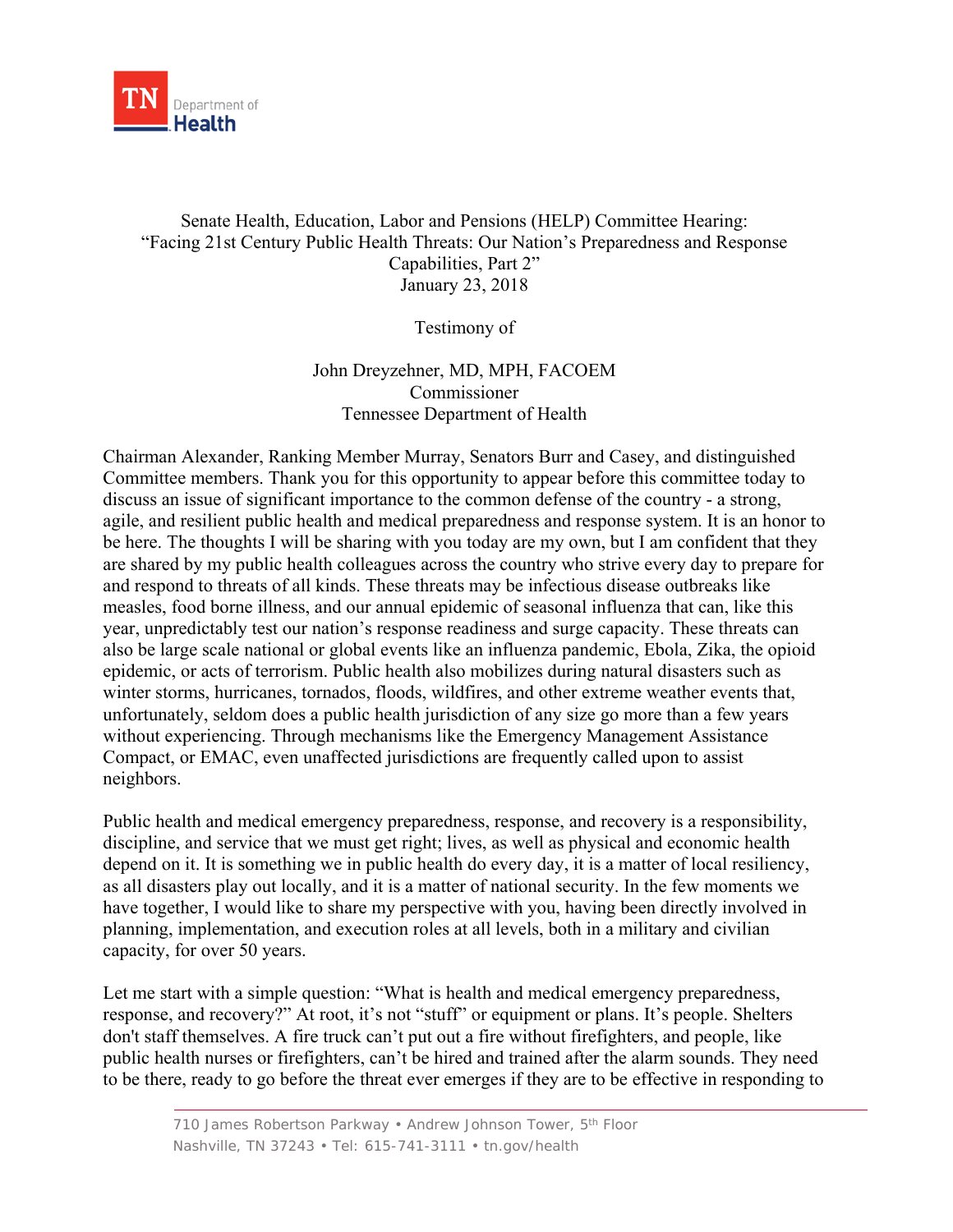

## it.

Preparedness is about the people involved: It is about their interconnected networks. To be truly prepared we need three key things: ONE) Trained people, some with local knowledge, and all connected by relationships built on trust, TWO) Expertise and leadership, at all levels; local, state, and federal and THREE) Communication and shared situational awareness among the responding leaders and experts. Trying to create these three things after an event begins takes the one commodity that is most precious in an emergency: Time. We don't have time to create this network once the event starts.

In a way, the public health and medical emergency preparedness response and recovery network is like a safety net for a performer—it has to be in place before the show starts, anchored, inspected, and in good shape for it to do its job. Many people think equipment or supplies are the net, but if you remember nothing else from my testimony today, please remember this: people, not things, are the net. The relationships, knowledge, and trust created over time are what strengthen the cords, hold them together and keep them adaptable and resilient. The more the cords and nodes on the net degrade or unravel, the less capable the net is for what we need it to do at our most vulnerable times. Things, like durable equipment, medical countermeasures, and communications infrastructure, are essential anchors for the net. Without them, the network of people can't be as effective, but it's the people who are the net.

Our accomplishments and successes in preparedness, response, and recovery over the last 15 years (illustrated in my written remarks) can be directly attributed to the Pandemic and All Hazards Preparedness Act. This Act, both in its initial and first reauthorization form, was transformative relative to public health and healthcare preparedness and has provided the requisite direction, authorities, authorization of resources, and cadence of accountability that have become part of the culture of public health and enable us to do our job in the best way possible.

As you consider PAHPA reauthorization, PHEP and HPP<sup>1</sup> priorities and resources must line up with the demands of an ever-expanding threat environment and give our frontline of defense and safety net the ability, the scale, and the speed it needs to protect the public's health and safety. Congress, and especially this Committee, should be applauded for its continued work on laws like PAHPA that give states, territories, localities, and tribes the resources and tools needed to stay vigilant at this critical post and get the job done when needed. These funds are not duplicative of emergency management and Homeland Security, but complementary and essential. Sometimes, depending on the hazard, public health is the only responder.

What we ultimately need as a nation to ensure a strong safety net is consistent, reliable, and sufficient funding to keep the people, the net—their knowledge, networks, and trust—intact.

<sup>&</sup>lt;sup>1</sup> Public Health Emergency Preparedness (PHEP) Cooperative Agreement & Hospital Preparedness Program (HPP)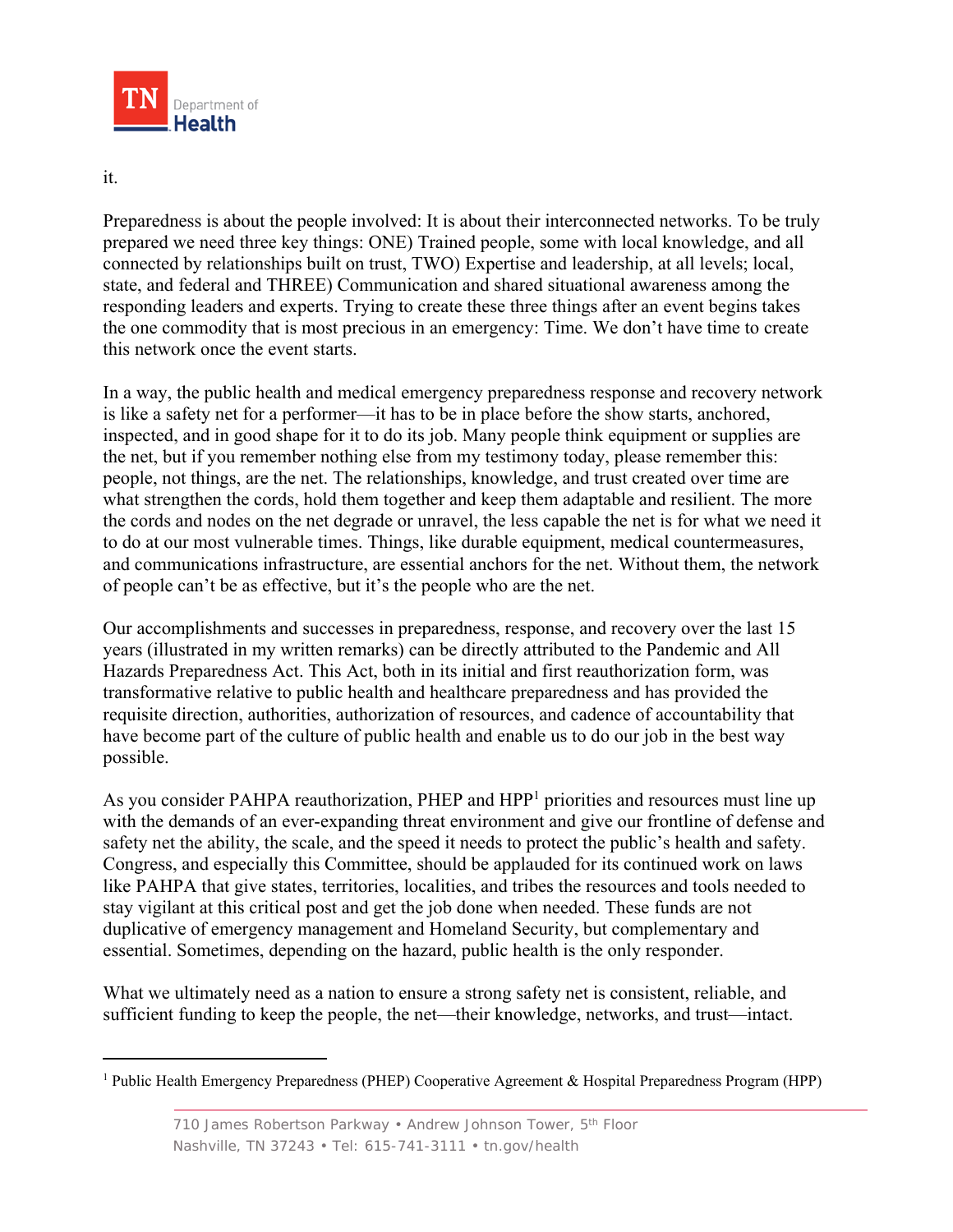

Thank you again for the opportunity to speak with you today about this fundamental issue and for caring about preserving our ability to respond to any hazard or threat for generations to come.

State and territorial public health departments play a critical role in national security and have increased their individual and collective capacity, capabilities, and impact over the last 15 years to manage the consequences of local, regional, and national emergencies more effectively, saving lives and preventing or reducing injury and illness. These accomplishments are due, in large part, to the leadership, strategy and policy provided, and the investments by the federal government in state and local partners, to build and sustain a strong public health and medical preparedness system – both a front-line defense and a safety net. Our accomplishments and successes can be directly attributed to the Pandemic and All Hazards Preparedness Act. This Act, both in its initial and first reauthorization form, was transformational as it pertains to public health and healthcare preparedness and has provided the requisite direction, authorities, and authorization of resources to enable us to do our job in the best way possible.

In Tennessee, our front line of defense and safety net is very adaptable. We have deployed it recently for fires, floods, for winter storms, wind and tornado events, and to provide mutual aid to neighboring states and those as far away as the US Virgin Islands. The list continues with other hazards like Ebola, Zika, measles and mumps outbreaks, foodborne illnesses, the fungal meningitis associated with contaminated compounded injectable drugs which I will come back to in a few moments, and "white powder" incidents. These are real and often different threats requiring flexible and adaptable response capabilities. In each instance, the strength of our system is tested, and each time we assess our performance with a commitment to learn from each and every experience and to make improvements so that our actions will be even stronger the next time.

Among other features, the Pandemic and All Hazards Preparedness Act created and authorized two critically important, aligned and coordinated programs: The Public Health Emergency Preparedness Program administered by the CDC and the Hospital Preparedness Program administered by the HHS Assistant Secretary for Preparedness and Response. These two programs are the bedrock for state and local public health preparedness and response providing essential cooperative agreement funding as well as guidance and technical assistance. They not only enable jurisdictions to plan, train and exercise, but also to purchase laboratory and communications equipment, medical countermeasures, and personal protective equipment for first responders. More importantly, it allows public health departments to hire and retain a skilled workforce and to make a long-term investment in "people" such as epidemiologists, laboratory technicians, nurses, environmental health specialists and other subject matter experts. It is the people, their networks, expertise, and relationships built on trust that are truly the safety net. Eighty-one percent of Tennessee's Public Health Emergency Preparedness (PHEP) program award goes to personnel costs.

I realize this is not an appropriations committee hearing today but I would be remiss if I did not mention that the aforementioned funding is essential, but not sufficient. The primary source for state and local public health preparedness has been cut by about one-third (from \$940 million in 2002 to \$667 million in 2017) and hospital emergency preparedness funds have been cut in half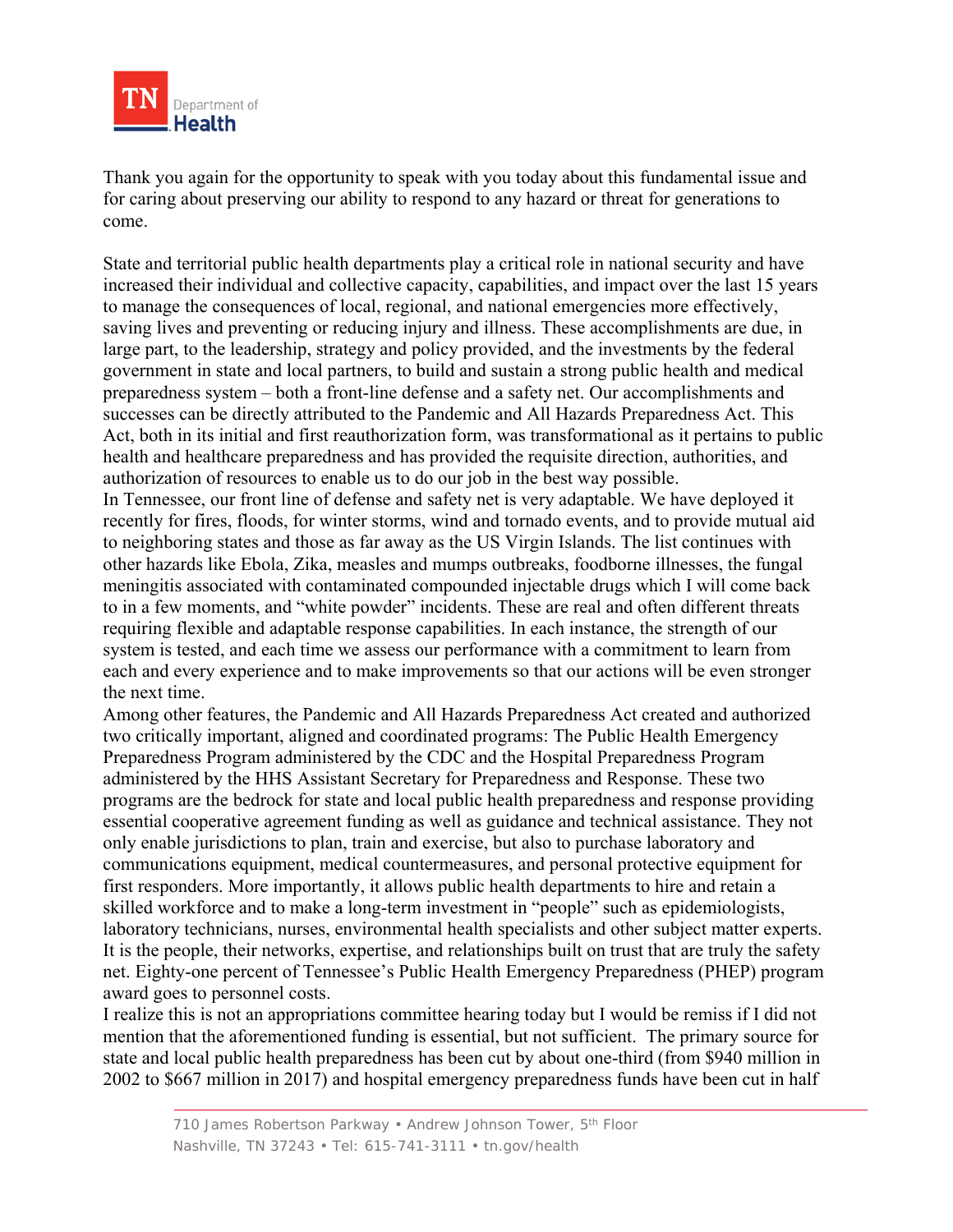

(\$514 million in 2003 to \$254 million in 2017). These reductions have degraded the safety net and our resiliency as a nation in the face of these ongoing and increasing threats. This is a high value investment in the health, safety, and security of our homeland, and returning to these earlier levels of funding is a relatively small investment that could reap billions of dollars in savings given the potentially high cost it could take to respond to an unmitigated disaster or pandemic. Having the resources to get it right rapidly at the local level is far more effective and less costly than a poorly coordinated response that would require federal intervention. As you consider PAHPA reauthorization, funding authorization levels for both PHEP and HPP must line up with resource demands of today and into the future to sufficiently handle the everexpanding threat environment and to give our frontline of defense and safety net the ability, the scale and the speed it needs to protect the public's health.

It is important to understand that public health emergency preparedness and response infrastructure is people. One can think of it in terms of three tiers of public health responders: 1) Emergency preparedness professionals, 2) those who have deep emergency preparedness training but whose daily duties are more in line with traditional public health work, and 3) all other public health professionals like public health nurses who stand ready to assist when needed. Each of these tiers, while they may have differing levels of direct involvement in responding to threats, are all essential to enabling a fully functional net and all must work together when needs arise to support each other.

Using just two examples in my own state of Tennessee, a strong public health response was crucial in saving lives during the 2016 wild fires in Sevier County that impacted the beautiful town of Gatlinburg. In addition to staffing shelters, providing vaccines and care, tracking down and accounting for missing persons, providing for the decedents, assuring food safety, testing water, staffing of local, regional, and state emergency operations centers around the clock, the Tennessee Department of Health (TDH) trailers served as the communications hub for multiple other agencies including the hospital, EMS, and 911 system. We were all part of the same team, and having the proper resources deployed at the right place and time saved lives and property.

During the fungal meningitis outbreak of 2012 that led to 751 cases across 20 states, with 64 total deaths nationwide, the TDH leveraged a PHEP-funded communication system called the Tennessee Countermeasure Response Network to integrate public health in this unprecedented response that included public health and healthcare sectors. It was Tennessee's leadership that pinpointed the source of the outbreak and helped to identify patients at risk. Relationships and trust built between TDH and Tennessee healthcare providers and other public health agencies and, most critically, the relationships between public health nurses and the victims of this terrible event themselves, enabled a swift and coordinated response. The outbreak response was concluded in four months (though the suffering of the victims in some cases continues), and the rapid identification and response eliminated further exposure and cases.

These incidents could have been far worse if it were not for the preparedness efforts of the public health and medical systems. Similarly, I am confident that my colleagues like Dr. John Wiesman in Washington State when responding to the tragic train derailment last December or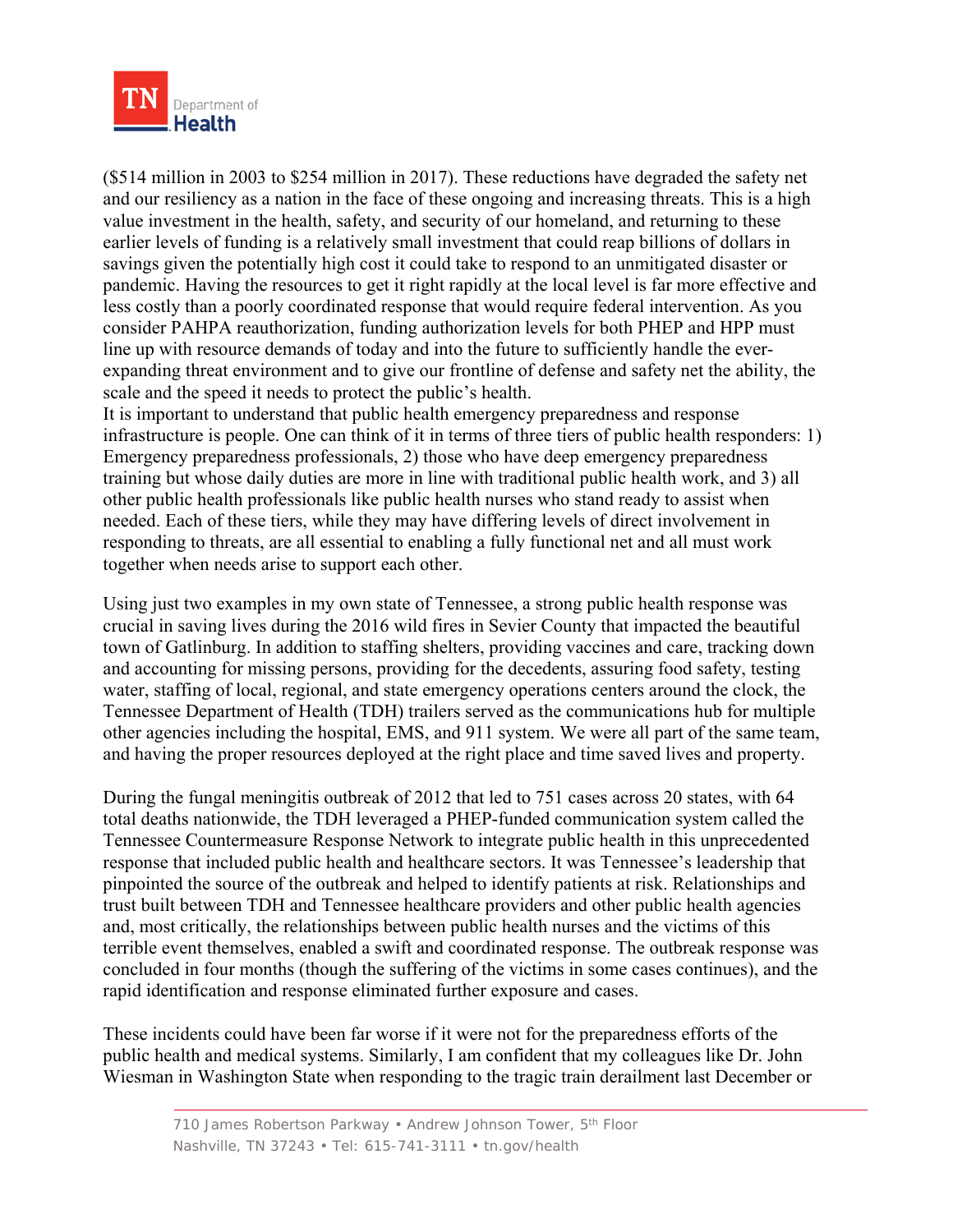

Danny Staley in North Carolina recently responding to extreme winter weather, do not want to know how their experiences could have evolved without the critical support from the federal government for public health preparedness efforts. Each of these examples, and I can certainly provide you with many more, demonstrates a return on the investment. That being said, we must also remember that the system built on passionate, compassionate public health professionals can degrade quickly if not maintained and the investment continually renewed.

In closing, allow me to reemphasize the point that the Pandemic and All Hazards Preparedness Act (PAHPA) is the mechanism that undergirds the federal, state, and local governments in these efforts. It is an extremely important and proven piece of legislation that is responsible for transforming public health preparedness over what is approaching two decades and is paramount as it pertains to our ability to protect the public's health from a constant, challenging, and changing threat landscape. Congress, and especially this Committee, should be applauded for its continued work on laws like PAHPA that give states, territories, localities, and tribes the resources and tools needed to get the job done. These funds are not duplicative of emergency management and Homeland Security, but complementary and essential.

As you consider suggestions for the refinement and enhancement of PAHPA, I respectfully submit the following principles to consider:

- Preparedness Programs should be nationwide and extreme care should be given not to change the funding formula or criteria that would result in reduced or eliminated funding to jurisdictions thus compromising their preparedness and response capacity and capability; all states and localities need their neighbors to be as strong as they are,
- As I mentioned previously Preparedness Programs should be authorized at sufficient funding levels to strengthen and maintain support for public health infrastructure and workforce; to retain this highly trained and effective workforce, they need to have some reasonable certainty regarding continuity in the nation's need and wish for their professional activities; these people form the core of the safety net,
- We need a viable Immediate Response Fund allowing for the timely infusion of additional resources to support surge when existing capacity is or will soon be exceeded. This principle is well understood and used routinely by other first responders dealing with natural disasters. A current fund already exists but is not truly funded. The practice community would gladly work with the committee and others to identify those "triggers and guardrails" to be expressed in statute possibly through this reauthorization cycle that will give Congress the necessary comfort and confidence of stewardship to then appropriate reasonable and necessary funds for future use, and
- Strengthen the Public Health Emergency Medical Countermeasures Enterprise (PHEMCE) strategy and implementation plan process to require coordination with state and local entities to ensure the products being developed reach the end users in a timely and well-coordinated manner.